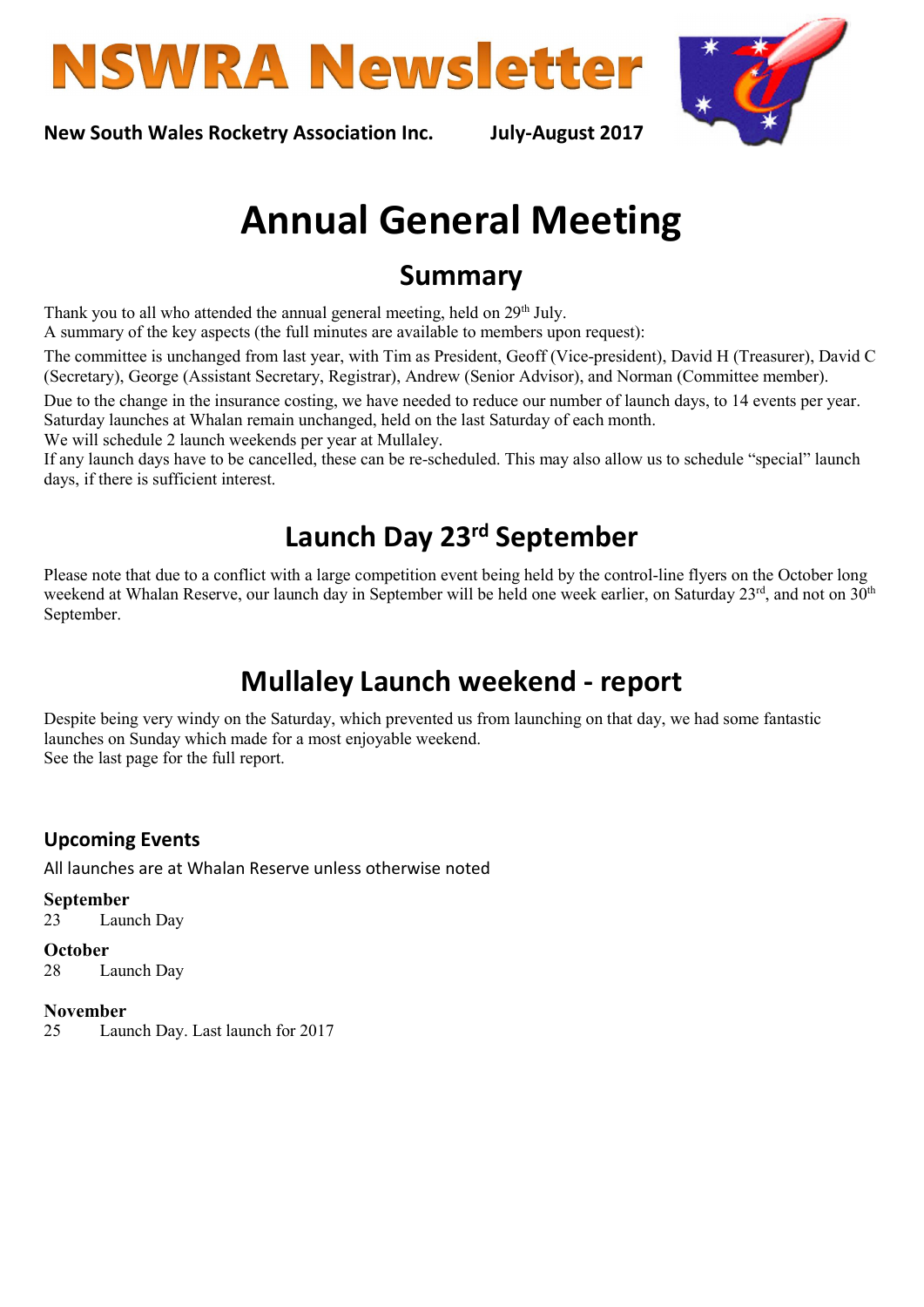### Launch Day 9<sup>th</sup> July

Number of launches: 9

Only a few flyers today, which seems fairly typical for a Sunday launch. All 9 launches were good in the calm conditions.

George launched his "Axion G6" water rocket with 210psi and 200psi. His son, Paul, launched his "Fire Flight" twice on B6-4 motors, and his "Flygon" on a D12; and John used a C6 in his "Dust Devil"

Patrick's "Bundle of Tubes" flew well on a D12.

David C used a C6 in his "Deadspool", and launched his "Little Mimas" on a C6-5.



Patrick's "Bundle of Tubes"

# Launch Day 29<sup>th</sup> July

Number of launches: 23



Light winds made for some great flights today. First off the pads were Kevin's and David H's "Nike Smokes", Kevin's on an F50 motor, while David used a G64 – both excellent.

They both then flew similar "Big Daddy" rockets on "E" motors with less than ideal recoveries – Kevin had a lawn-dart and David's landed in a tree. He at least managed to retrieve the booster section.

They had good flights to finish – Kevin with his "21 gram" on an A10 motor (but a little squirelly), and David's "Flying Bean" on a C6 and "Fat Boy" on a D24.

Jane used a full pack of A10 motors for 4 flights of her new "Ambition" rocket (an Estes "Jetliner" kit). Phillip's first flight of his "Itchy" on a D12 was nominal, but for some reason its second flight was unstable.

Scott's "Falcon 9" flew well on an E9.

At left: Jane's "Ambition" lifts off on an A10 motor

Andrew tested his modified dual deployment set-up in his "R8/R13 Hybrid" with a G76 motor, in preparation for his L2 certification attempt at the upcoming Mullaley weekend. The electronics worked as expected, so we expect the certification attempt to be successful this time.

Jason launched his "Patriot" on a B6-4 and "Zenith" on an A8-3.

Tim launched the "Kookaburra 5" on an F50 motor – the chute shredded on deployment so the rocket landed a little hard.

Also experiencing a chute deployment issue was Jeff's "Eli", which had a perfect ascent on a D12 motor. No such problems with "Leo I", which had a perfect flight on an F40.

# Launch Day 26<sup>th</sup> August

Number of launches: 14

Numbers were down a little today, mainly due to it being the weekend following the Mullaley launch.

We had a new member join us: welcome, Jayden! Jayden flew his "Page" on a C6-5.

George and family were getting some great footage using their drone – check out the video here: www.youtube.com/watch?v=5ddQMNurO\_4

George flew his "Axion IV" at 230psi and his "Polaron "G3" at 210psi.

Phill's new "SCR Dinky" had an unstable flight on an A8-3, but his "SCR Stumpy" flew well twice on C6-5s.

Rhys flew 3 rockets from his "Kookaburra" series, and his "Helicat" (with helicopter recovery of the nosecone) had a great flight on a B6-4.

It was good to see Spencer back again. Despite some ignition problems, he managed to launch his "BBX" on a G64 and his "I Forgot" on a C11. This rocket looks like it's seen better days – a core sample on its flight today will add yet more character to it!



Spencer's "I Forgot"